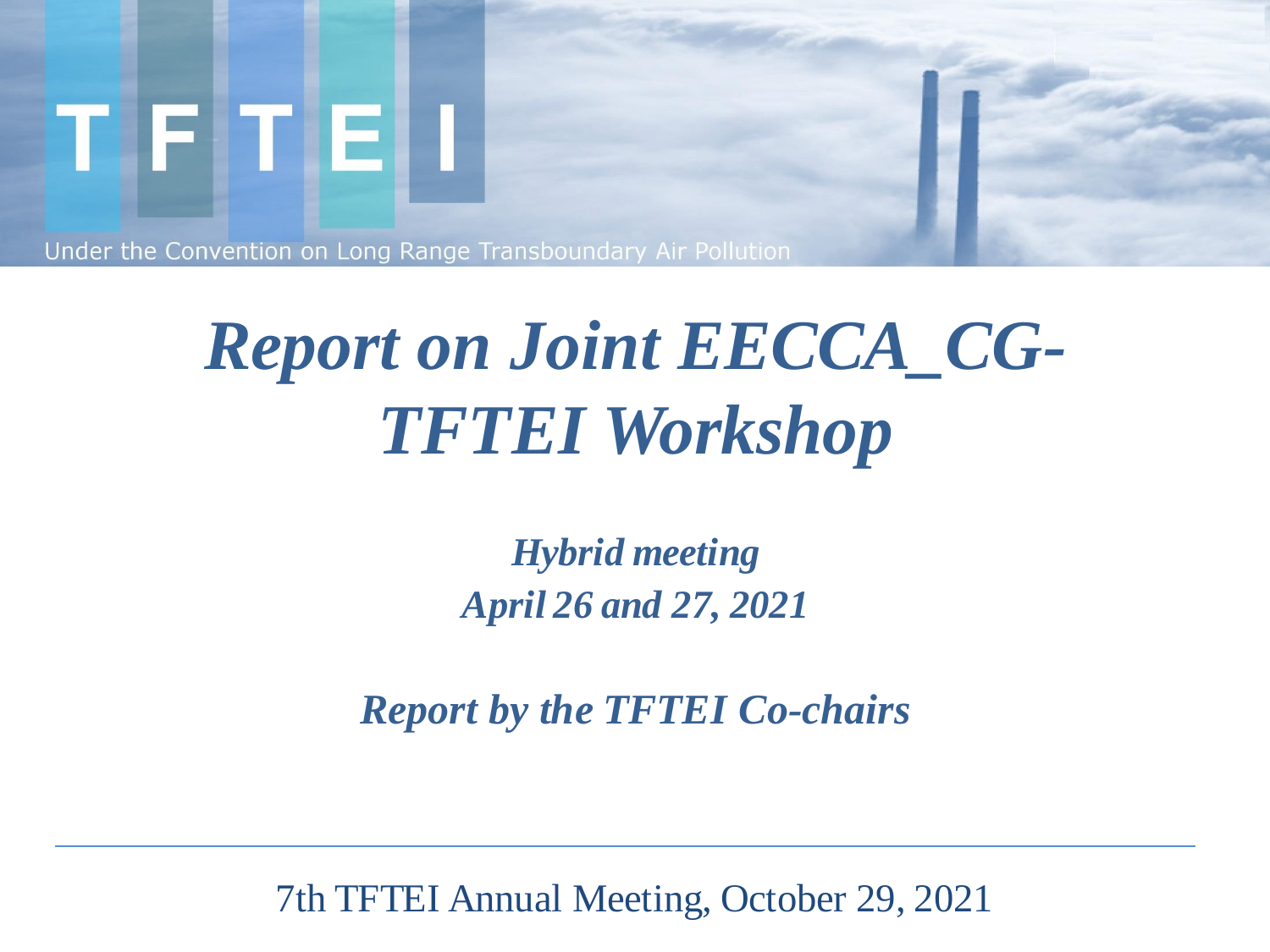The joint workshop took place in hybrid mode on April 26 and 27, 2021, organized by the UNECE Secretariat, in presence in Geneva, on the virtual platform KUDO with English – Russian simultaneous interpretation.

#### *Attendance*

• A number of experts, between 25 and 28 per day, from Armenia, Austria, Belgium, France, Georgia, Germany, Italy, Kyrgyz Republic, Netherlands, Republic of Moldova, Uzbekistan, Russian Federation, Sweden, Turkey and Ukraine, including TFIAM co-chairs, IIASA and the EU Commission, attended the meeting.

TFITEI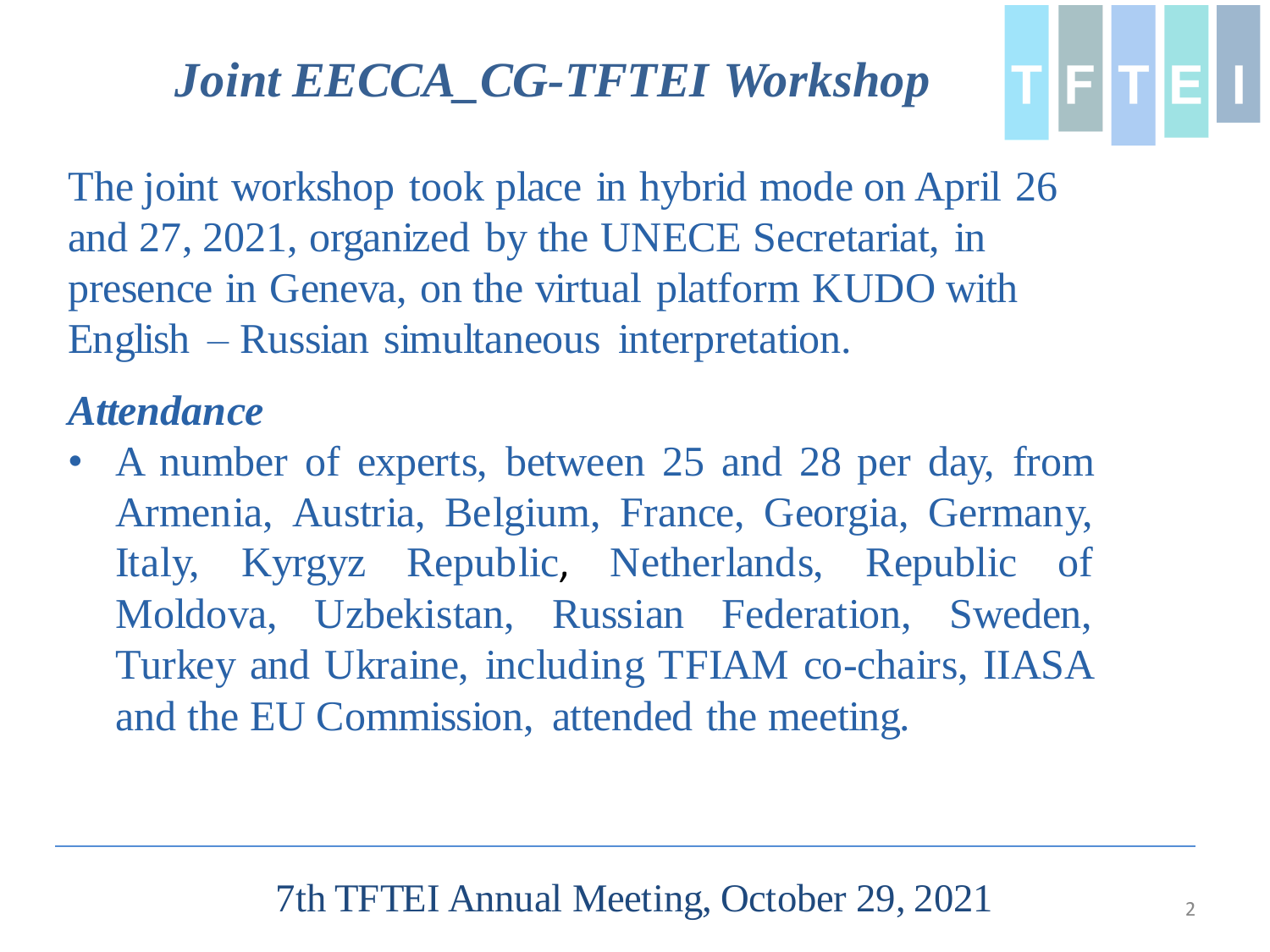#### *Day 1*

Usually dedicated to the coordination of EECCA Countries. a number of EECCA representatives reported on their progress in the implementation of *legislative instruments, permitting system for stationary sources, monitoring network, inventory reporting,* while pursuing, through the introduction of *BAT* in the national production system, the ultimate objective reducing the pollutant emissions.

Remarkable progress in the above mentioned actions was registered from some EECCA countries, on the pathway toward the ratification of the Gothenburg Protocol, although significant differences remain in the level of implementation, among the EECCA countries.

7th TFTEI Annual Meeting, October 29, 2021

TFTEI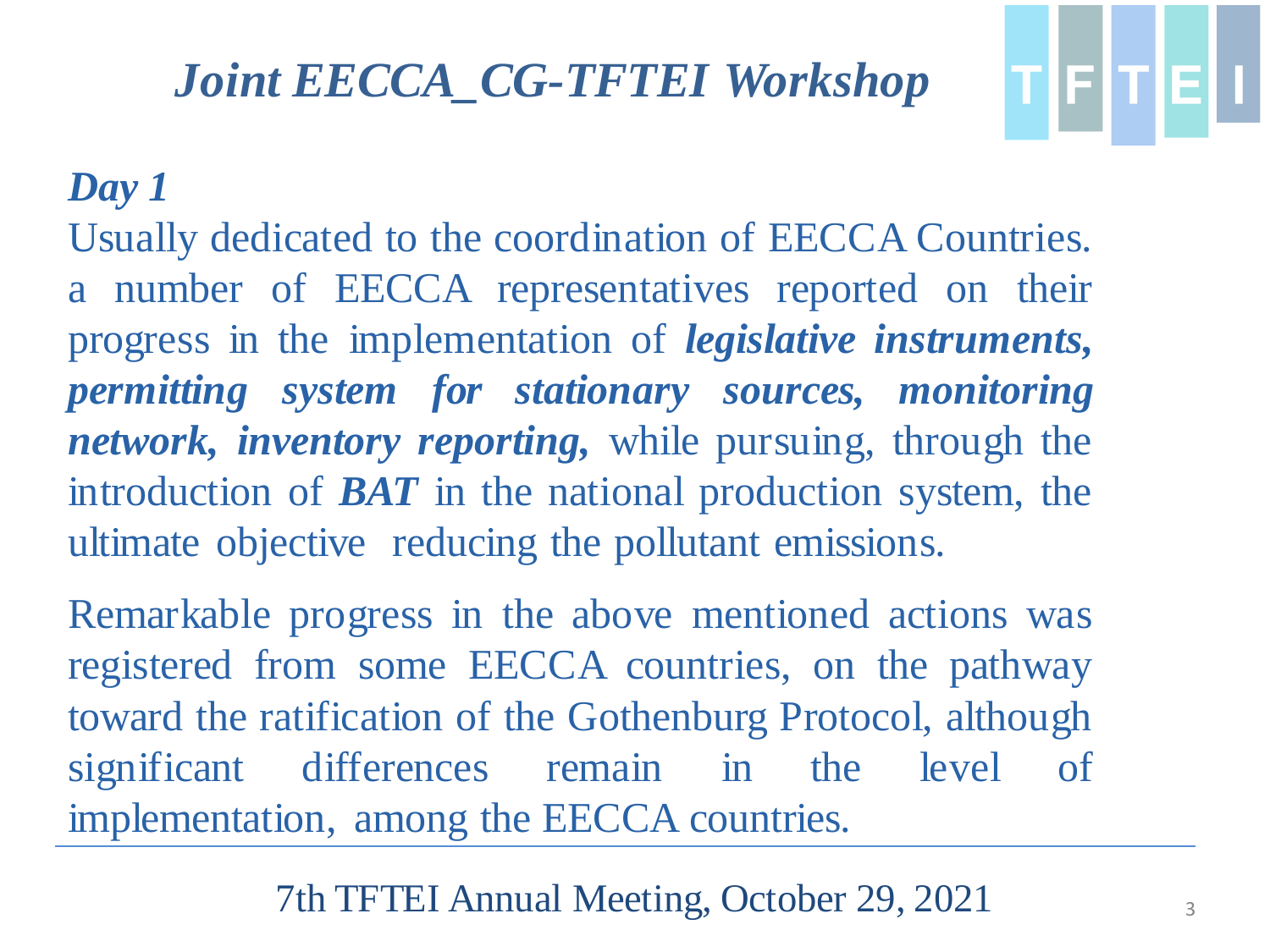

#### *Day 2*

the TFTEI co-chairs and experts illustrated the AGP review process, highlighting possible joint contributions to be developed in collaboration with the EECCAs (e.g. answers to the questions guiding the review process, as in Annex I, section 1.6, of document "Preparation for the review of the AGP"). *ECE/EB.AIR/2020/3−ECE/EB.AIR/WG.5/2020/3*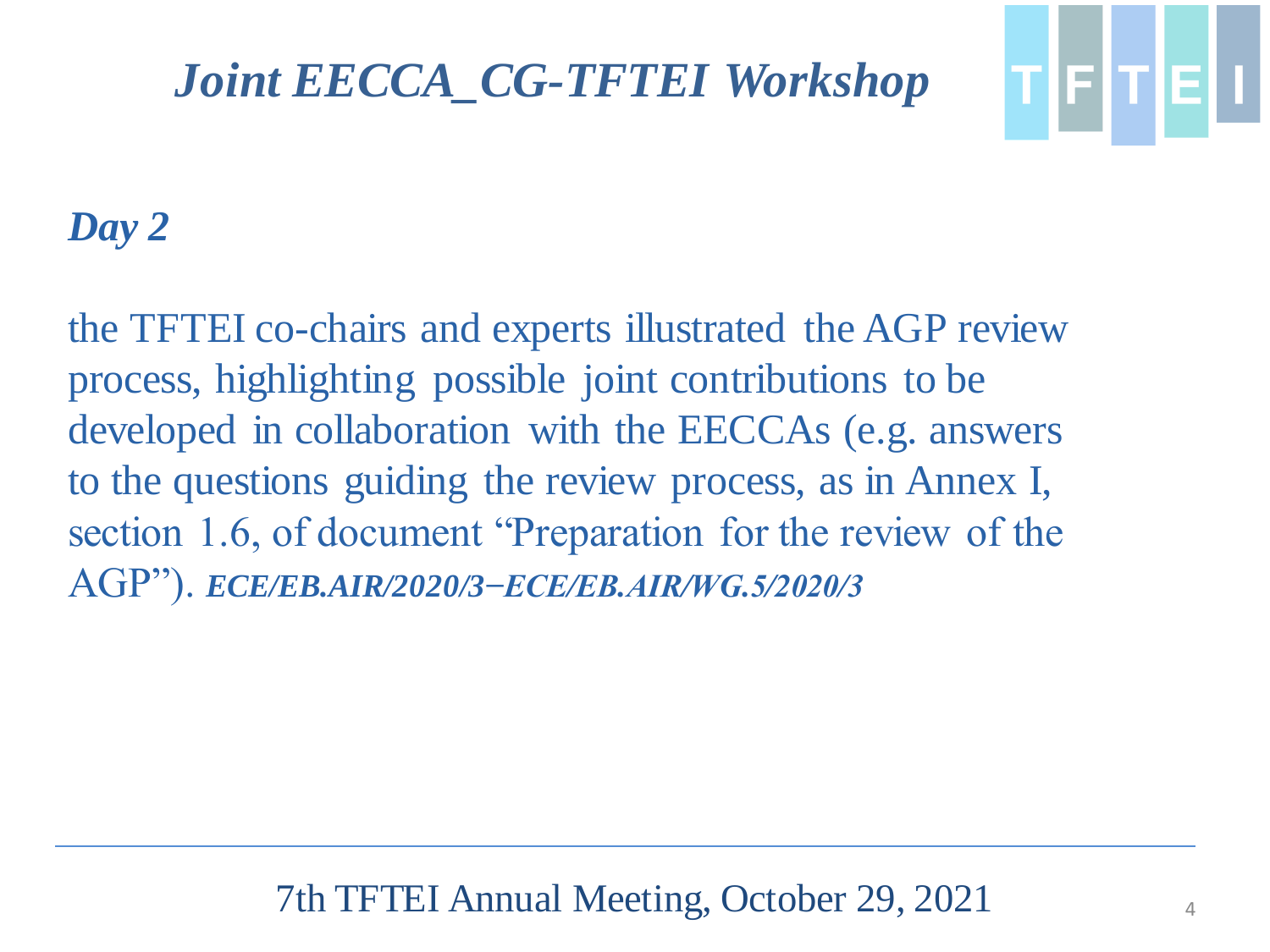

#### *Day 2 (cont'd)*

the TFTEI experts also presented a number of works on BC and PAH, methane, maritime shipping and two sector analyses on Aluminium and Cement, recently developed by TFTEI (available on the web site of the Convention). These works are part of the basis for the techno-scientific support to the review process.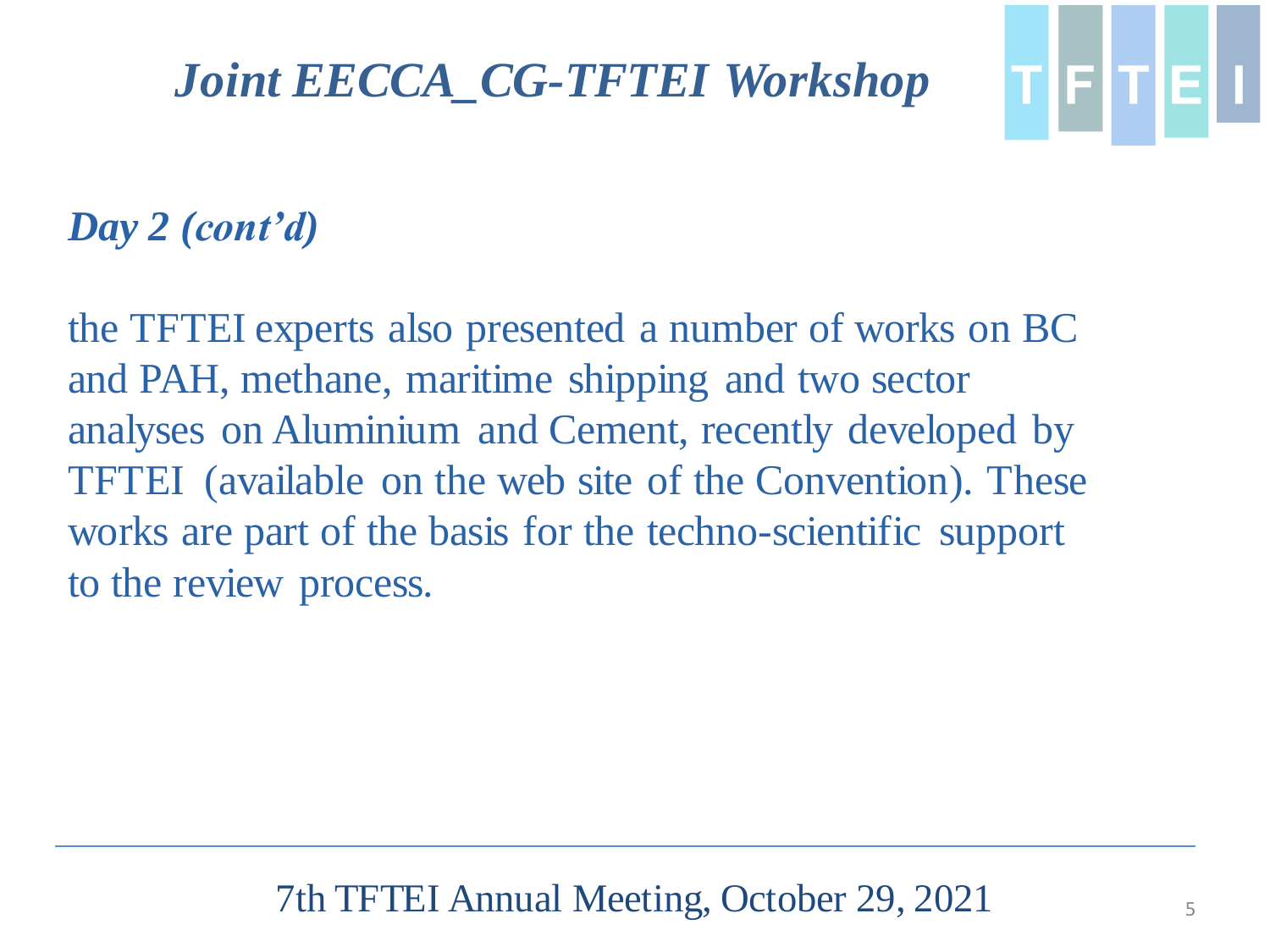# T|F|T|E|I

## *Key messages for the AGP review*

A number of elements are of the utmost importance for the review process of the AGP:

- The flexibility mechanisms of the Gothenburg Protocol
- Implementation of NON technical measures.
- Identification of barriers (and the possible facilitating factors) to implementation and ratification.
- Capacity building and technical-scientific support to EECCA Countries

On the above items the collaboration with the EECCA\_CG is essential.

#### 7th TFTEI Annual Meeting, October 29, 2021